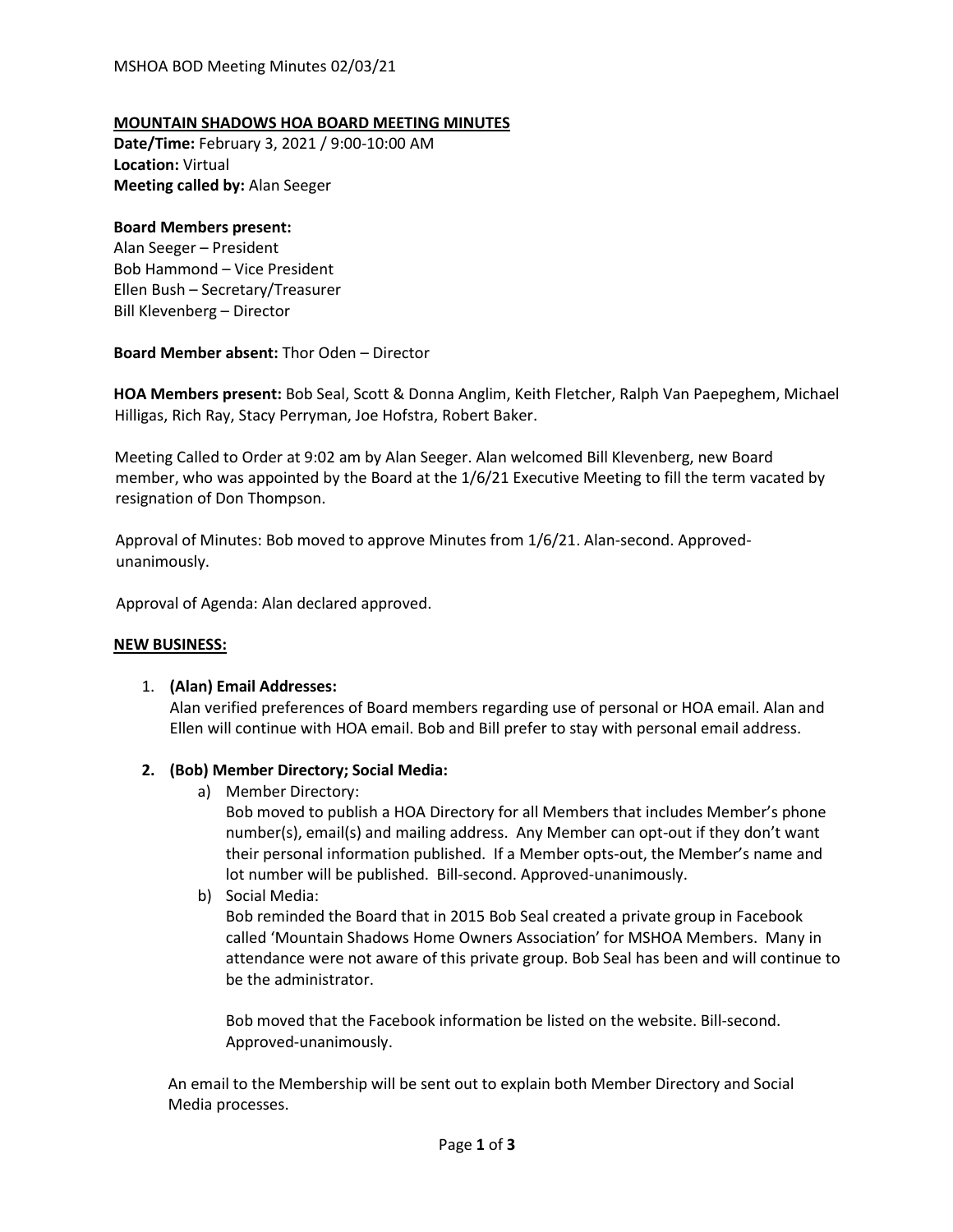#### **OLD BUSINESS:**

#### **3. (Ellen) Financial Report:**

Ellen explained the 6 monthly reports – Financial Report, Budget Overview, Balance/Allocation Report, Aprvd vs Actual by Job Report, Job Status Report and Vol Time by Job Report.

Ellen noted there are currently ten members outstanding on Annual Dues payments. Ellen will follow up with reminders to those Members.

Ellen noted that the final payment has gone out (2/1/21 as scheduled) to Steele Paving and will show within the February reporting period.

# **4. (Bob) Budget Policy "press release":**

Bob moved to include explanation of Budget Policy in email going to HOA members. Ellensecond. Approved-unanimously.

# **5. (Bill) Implementation of Budget Policy:**

Ellen presented background on the work of the Financial Health Analysis Committee. Ellen noted the Budget Policy came out of this work, largely drafted by Bob H. Bill noted the Policy will provide a framework for handling expenses.

Members were invited to comment/ask questions:

- a) The Budget Policy is overdue.
- b) Reserves of 1.5 times of budget? Yes.
- c) How to handle unexpected expenses after budget set. Policy provides procedures.
- d) Road repairs. Policy addresses special assessments.
- e) Requires vote of HOA per CCRs.
- f) Fee for new build? No. Not equitable to add.
- g) Ellen asked about planned road repair implementation. Bob reported Ralph is working on data gathering and bids. Ralph noted that April-May indicated for Statement of work and bids. Bob noted that Thor will continue on project. Bob reviewed steps: Statement of Scope of Work, Bids, Budget of total, Submit to members, Get work done.

# **6. (Bill) Use of budget policy to respond to questions:**

Not discussed.

# **7. (Ellen) Finalize Financial Health Committee work:**

Ellen reported she will thank the Committee volunteers and report on Budget Policy status as approved and to be implemented.

# **8. (Alan) Architectural Committee Report:**

Alan reported that Construction Plans had been received and approved by the ACC for Michael and Terri Hilligas.